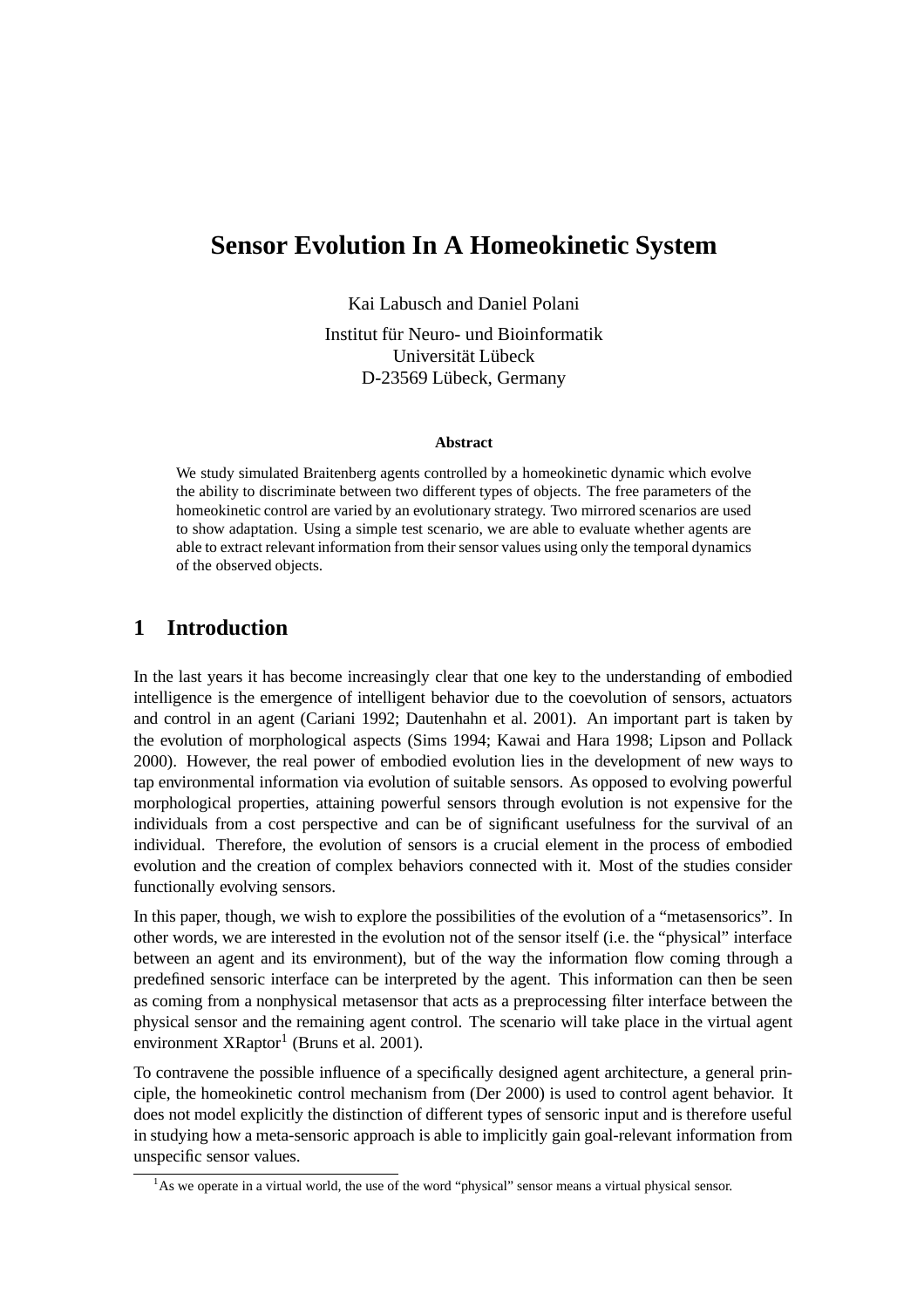# **2 Scenario**

### **2.1 Overview**

We use two evolution scenarios. In both of them there exist two types of objects, immobile fruits and moving agents. Agents have an internal energy level, whose falling below a certain threshold will cause agents to die. In every time step, agents lose energy, thus they require interaction with other objects to survive. If an agent dies, it is replaced by reproduction and mutation of the remaining population. If an agent eats a fruit, a new fruit is created at a random location. In the first scenario eating fruits is beneficial and colliding with other agents is harmful. In the second scenario eating fruits will cause energy loss and colliding with other agents will result in an energy gain. The agents are controlled by a homeokinetic dynamics (Der et al. 1999; Der 2001). The free parameters of the dynamics are varied by an evolutionary strategy. To evaluate the behavior of the agents generated by the evolution, there is a third scenario consisting of eight specifically designed situations. Here we use the attention focus of the agents to measure the adaptation process.

#### **2.2 Agent architecture**

### **2.2.1 Actuators and Sensors**

We use the XRaptor software as the simulation framework (Bruns et al. 2001). Simulated agents similar to Braitenberg's vehicle 3c (Braitenberg 1984) move around in a virtual, two-dimensional world consisting of other agents and fruits. The agents have two motors left and right from their orientation axis that can be controlled independently. The motor values can be set in the range of *[−1, 1]*. Setting both motors to same positive value will cause the agent to move forward ahead while setting both motors to the same negative value will cause the agent to move backward ahead. Setting the motors to different values will cause the agent to turn appropriately (Liese et al. 2001). The sensorics provides a list of positions of other agents or fruits up to a certain distance from the agent but not the type of these objects. The object positions are given relatively to the agent position and direction.

#### **2.2.2 Agent Control**

The update of the agents during a time step consists of three phases and is an extension of the homeokinesis mechanism developed in (Der et al. 1999). First the sensor readings are analyzed, second the actuators are adjusted, and third world and control model are trained. A detailed description of the mathematics of this process can be found in App. A.

The first task is accomplished by a simple world model which tries to predict the change of sensor values in the current time step based on the change of sensor values in the previous time step. From the change of sensor values in the previous time step

$$
x=s^{t-1}-s^{t-2}
$$

one obtains the prediction for the change of sensor values for the current time step

$$
x^p = Wx
$$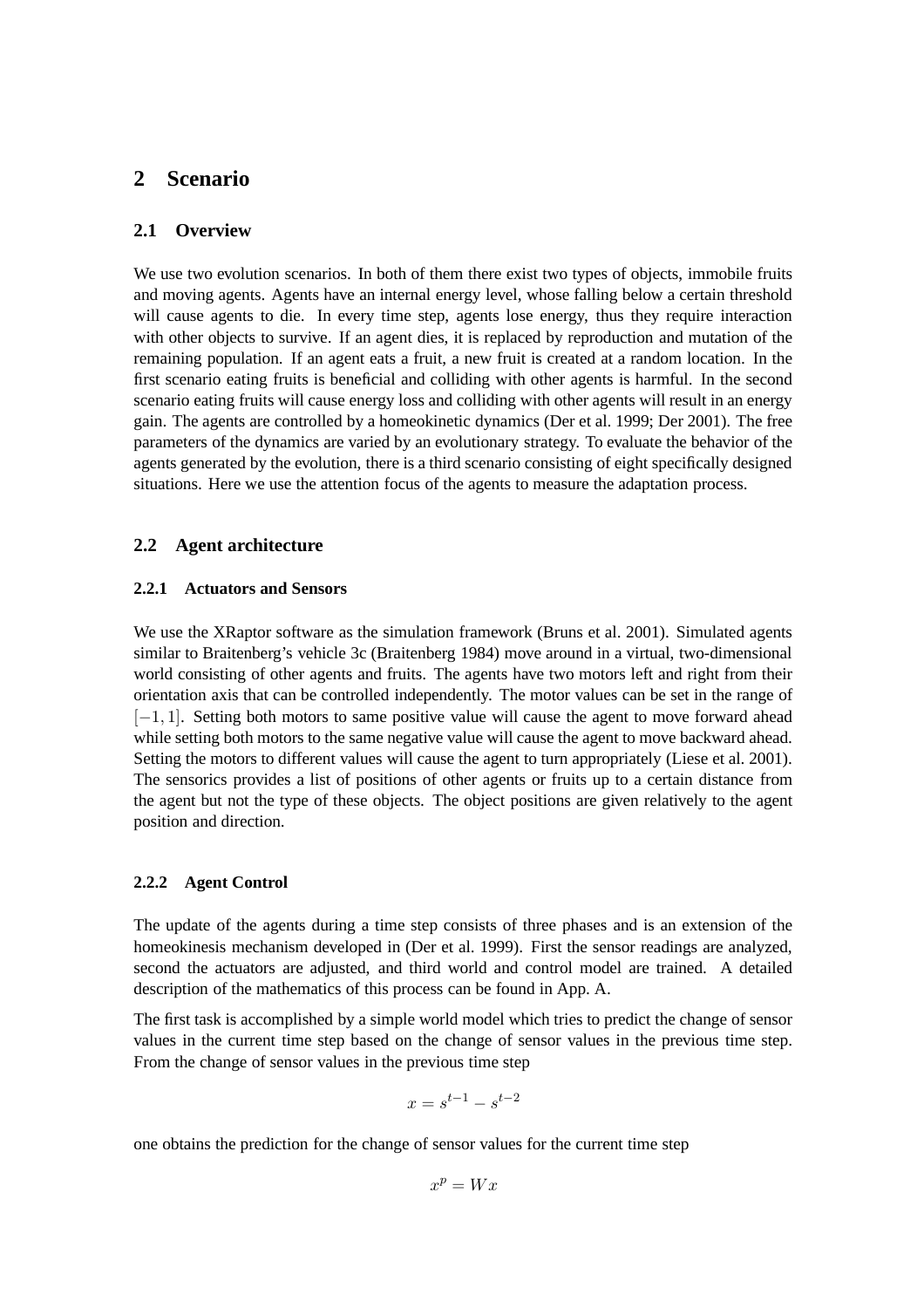by the (linear) world model *W*. In the current time step the sensors supply a set of object positions

$$
s_i^t = \left(\begin{array}{c} x \\ y \end{array}\right) \in \mathbb{R}^2, \ i = 1 \dots n
$$

which induce a set of sensor value changes

$$
x_i^t = s_i^t - s^{t-1}\quad
$$

For each observed object *i* the actual changes in sensor readings are compared to the predicted change  $x^p$ . The objects are then matched to that readings. That object *i* whose sensor change  $x_i^t$ fits best the prediction of the world model becomes the new *focus of attention* which will be used to train world and control model in the third phase of the update. Before that, the respective object position  $s_i^t$  is used to adjust the actuators of the agent by the control values

$$
c^{t} = \begin{pmatrix} m_l \\ m_r \end{pmatrix} = C (s^{t}) + \gamma \varphi^{t} .
$$

*C* is a (linear) mapping  $\mathbb{R}^2 \to \mathbb{R}^2$ ,  $\varphi^t$  is a time-dependent perturbation function whose magnitude is controlled by scaling factor  $\gamma$ . The function  $\varphi^t$  introduces slight variations into the control dynamics to probe the local dynamics of the environment (Der et al. 1999, and also Sec. A). If the actual prediction error does not exceed the expected prediction error which is calculated from the memory of the agent, the third phase is entered. The world model  $W<sup>t</sup>$  is trained by gradient descent to minimize the prediction error in the next time step (Sec. A.3) The control model is subjected to a training with the same goal, though this procedure turns out to be more involved (Sec. A.4). For a full treatment of the calculation, see App. A

### **2.3 Evolution**

The free parameters of the homeokinetic dynamic (see Sec. 2.3) are varied by an evolutionary strategy. The objective function is the ability to survive in the given environment which is measured by the amount of life energy an agent has. Because eating fruits gives an energy gain while colliding with another agent incurs a heavy penalty (in most cases, death), a necessary by-product of evolution is the ability to distinguish between both fruits and agents. To exclude the possibility that the model favors one type of object, we also set up a second, mirrored scenario where fruits are poisoned, while having contact to other agents is beneficial.

In both scenarios agents are randomly relocated after a certain period of time to ensure that the behavior evolved is robust. Otherwise, the selection pressure diminishes with time; for, in that case, an increasing number of noncompetitive agents finds itself in favorable positions by chance. For instance, in the second scenario, agents with a weaker behavior may find themselves in clusters of other agents, and thus be relieved from the need to actively seek collision partners. Though relocation is not perfectly realistic, it acts as a simple model for regularly changing environments.

We do not evolve discrete generations but perform a steady state evolution. A single agent which dies for lack of energy is replaced by recombination and mutation of the remaining population. Agents having a high energy level are more likely chosen for recombination.

Due to switch of attention focus or random replacement of the agents, the sensor readings regularly experience discontinuities. These discontinuities contradict the continuity assumptions that underlie the homeokinetic prediction model. Thus, they occasionally cause the divergence of the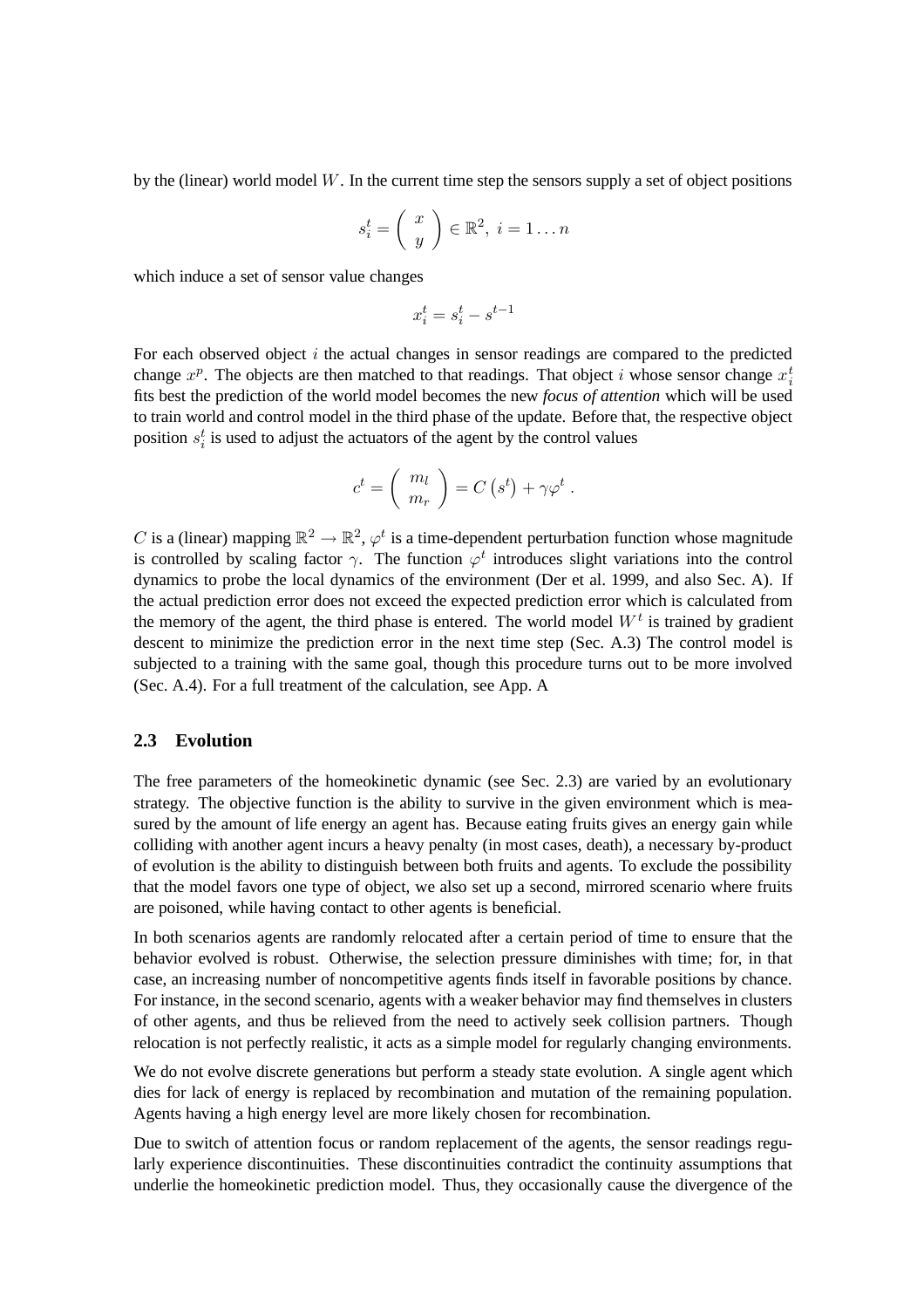homeokinetic control parameters. Such a divergence can also occur if an agent is born with the wrong learning rates for world or control model. Such an agent is considered a "freak of circumstances" (or "of nature", respectively) and killed, whereupon a new agent is created in the manner described previously.

| $\alpha_W$  | learning rate of the world model                                       |  |
|-------------|------------------------------------------------------------------------|--|
| $\alpha_C$  | learning rate of the control model                                     |  |
| $\sim$      | weight of the perturbation function                                    |  |
|             | left perturbation frequency for $\varphi$                              |  |
| $J_{\bm r}$ | right perturbation frequency for $\varphi$                             |  |
| $\, n$      | number of viewed objects in each time step                             |  |
| T           | maximum relation between expected and actual prediction error (Sec. A) |  |

The genome of an agent used in the evolution consists of the following real-valued entries:

The entries of the genome are recombined using crossover exchanging the entire value. Each entry of the genome mutates with a Gaussian distribution having a different standard deviation according to the strategy parameters  $s = (s_{\alpha_W} s_{\alpha_C} s_{\gamma} s_{f_l} s_{f_r} s_{f_r} s_{n} s_{T})^T$  These strategy parameters underlie intermediate recombination. The evolutionary strategy varies the genome of the agents as well as their strategy parameters which mutate with the global standard deviation *sglobal* (Bäck et al. 1991).

## **2.4 Evaluation scenario**

We used a special scenario to evaluate the behavior of the agents. Agents are selected for this scenario based on their age. In the evaluation scenario, agents are confronted with eight different situations. Beside the test candidate there are two other objects in each situation. On the one hand the test partner, a specifically designed agent moving around in circles, on the other hand a single fruit. The circular movement of the test partner is a simplification of the spiralling agent movement patterns often found during evolution.

Each agent tested in the evaluation scenario starts with the same position and orientation. The test partner and the fruit are positioned in the same distance to the test candidate, from the agent's point of view in opposite directions. In this scenario, no bonuses or penalties are given. For each situation there is a mirror situation. Therefore, agents cannot distinguish fruits from agents by their position. To evaluate the information processing of the tested agents, their focus of attention is logged, i.e. the number of time steps is counted where the fruit (or the test partner, respectively) is in the agent's focus of attention.

### **3 Results**

As described above, we use two contrary scenarios to achieve opposite goals, namely beneficial fruits and harmful agents versus harmful fruits and beneficial agents. For each of these we performed 40 independent runs using a single parameter set for each scenario type, changing only the random seed. Each evolution experiment runs for 250000 time steps and generates between 15000 and 30000 agents. A single evolution run typically takes a couple of hours on a Pentium machine with 700 MHz. The XRaptor simulation requires in the order of magnitude of around 10–20 MByte.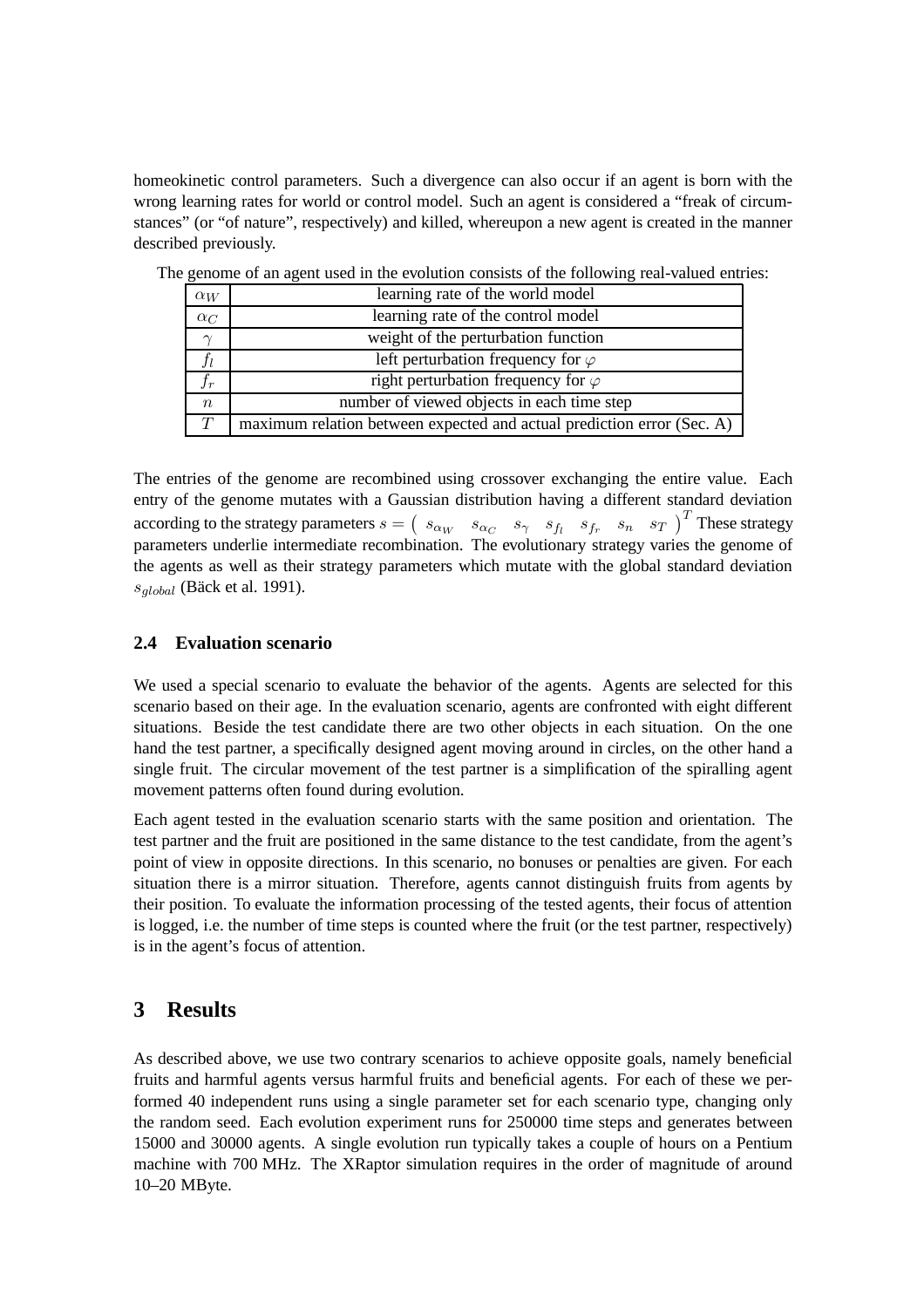

Figure 1: The eight evaluation scenarios. The evaluation candidate agent (black circle) is placed in the middle. A fruit and a "sparring partner" agent performing a fixed circle are placed at the same distance in opposite directions w.r.t. to the candidate.

|                               | beneficial fruit scenario | poisoned fruit scenario |
|-------------------------------|---------------------------|-------------------------|
| number of agents              | 55                        | 34                      |
| number of fruits              | 34                        | 120                     |
| energy loss per time step     | 80                        | 80                      |
| collision energy              | 550000                    | 17000                   |
| nutritive value of the fruits | 34000                     | $-700000$               |

In our present analysis, we concentrate on a specific aspect of the agents' behavior, namely their attention focus. Future studies will include further aspects. We analyzed the behavior of two different sets of agents for each scenario. First we selected randomly 0.1% out of the entire population of agents for each scenario. Second we selected the best 0.1% of the entire population of agents according to the agents lifespan for each scenario.

These agents were exposed to the evaluation scenario. For a single agent run we calculate the ratio between the number of time steps the agent focused its attention on the fruit and the number of time steps the agent focused its attention on its test partner. We say the agent focuses its attention on a certain object if it selects the sensor values of this object to train its world and control model.

First we consider the randomly chosen agents. The first histogram below shows the distribution of the attention ratio of agents evolved to survive in an environment containing harmful agents and beneficial fruits. The second histogram below shows the distribution of the attention ratio of agents evolved to survive in an environment containing beneficial agents and harmful fruits.

Considering these histograms one can see that the peak indicating high attention to other agents grows as well as the peak indicating a high attention to fruits if the agents are forced by selective pressure to collide with other agents. The indifferent middle peak of the histogram decreases slightly.

Second we consider the best agents. The two histograms below show the distribution of the attention ratio of the best 0.1% of the population of each type of scenario. The selection criterion is the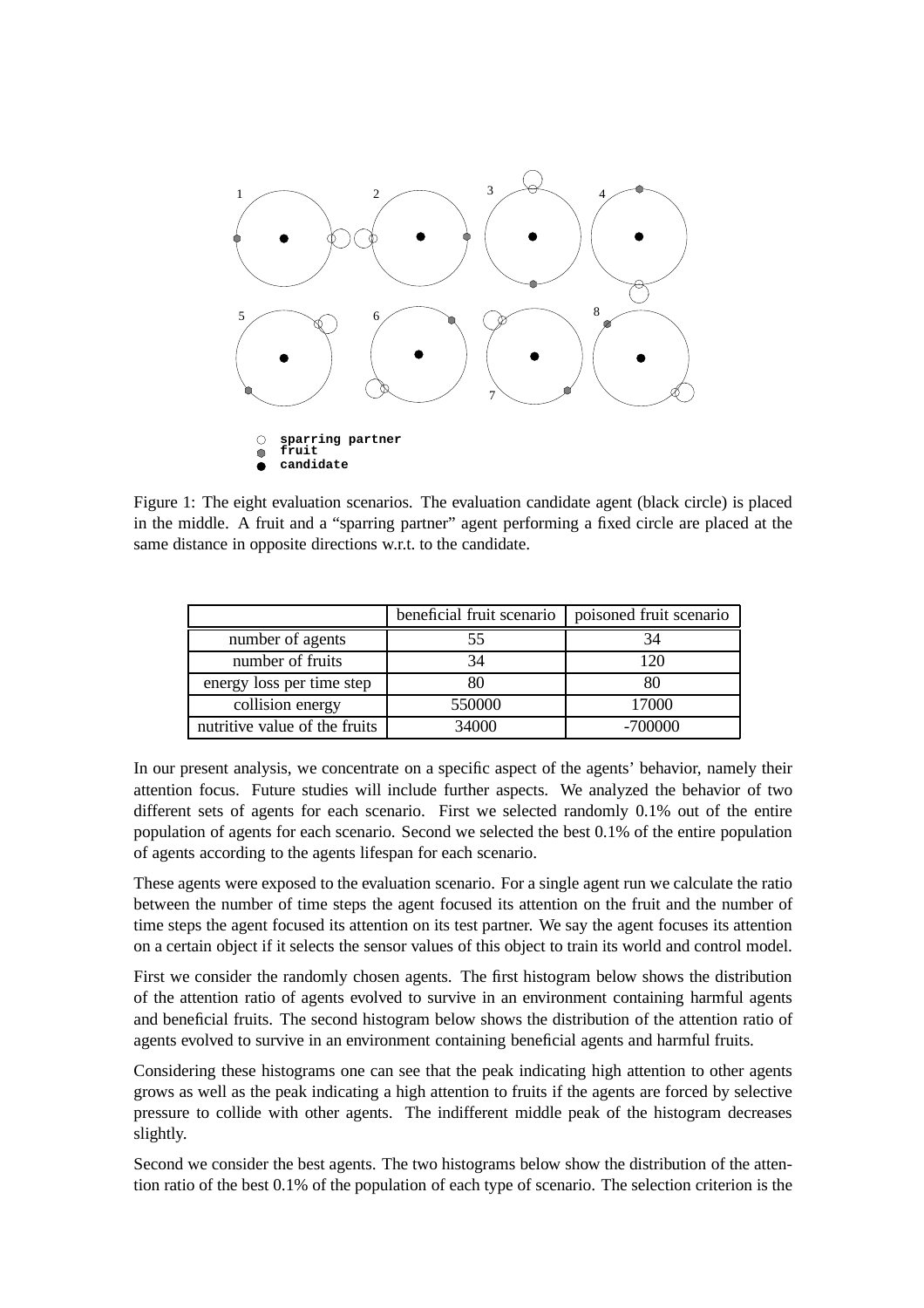

Figure 2: Attention ratio histograms for randomly selected agents from different evaluation runs. For each evaluation run the time ratio of the run is determined during which the agent attention focus is on the fruit (the rest of the run the attention focus can be assumed to be on the "sparring partner"). For a selection of agents created during the evolution runs (see text) these attention time ratios are then determined in all evaluation scenarios. This results in a distribution of attention time ratios which is plotted as histogram.

lifespan of the agents. Considering agents evolved to gain energy in an environment containing beneficial agents there are conspicuous attention peaks in the middle of the histogram. These do not occur in the histogram of the best agents evolved to gain energy in an environment containing harmful agents. Another conspicuous difference is the decrease of the peak indicating high attention to fruits. This obvious differences in the histogram indicate a more complex behavior which involves both objects in the environment the fruit and the test partner. The cause of the regular distances between the smaller peaks in the middle region has not been determined yet. This might be a result of the circular motion of the test partner. We will analyze this more precisely in future work.

The results show, that the agents evolve different behaviors if they are bred from different environments. The agents are forced to learn to treat immobile fruits and other, moving agents differently though neither the underlying model makes assumptions about these different types of objects nor the available sensors indicate what kind of object is scanned. An important aspect is that the agents were just evolved to survive in the given environment and not primarily to recognize a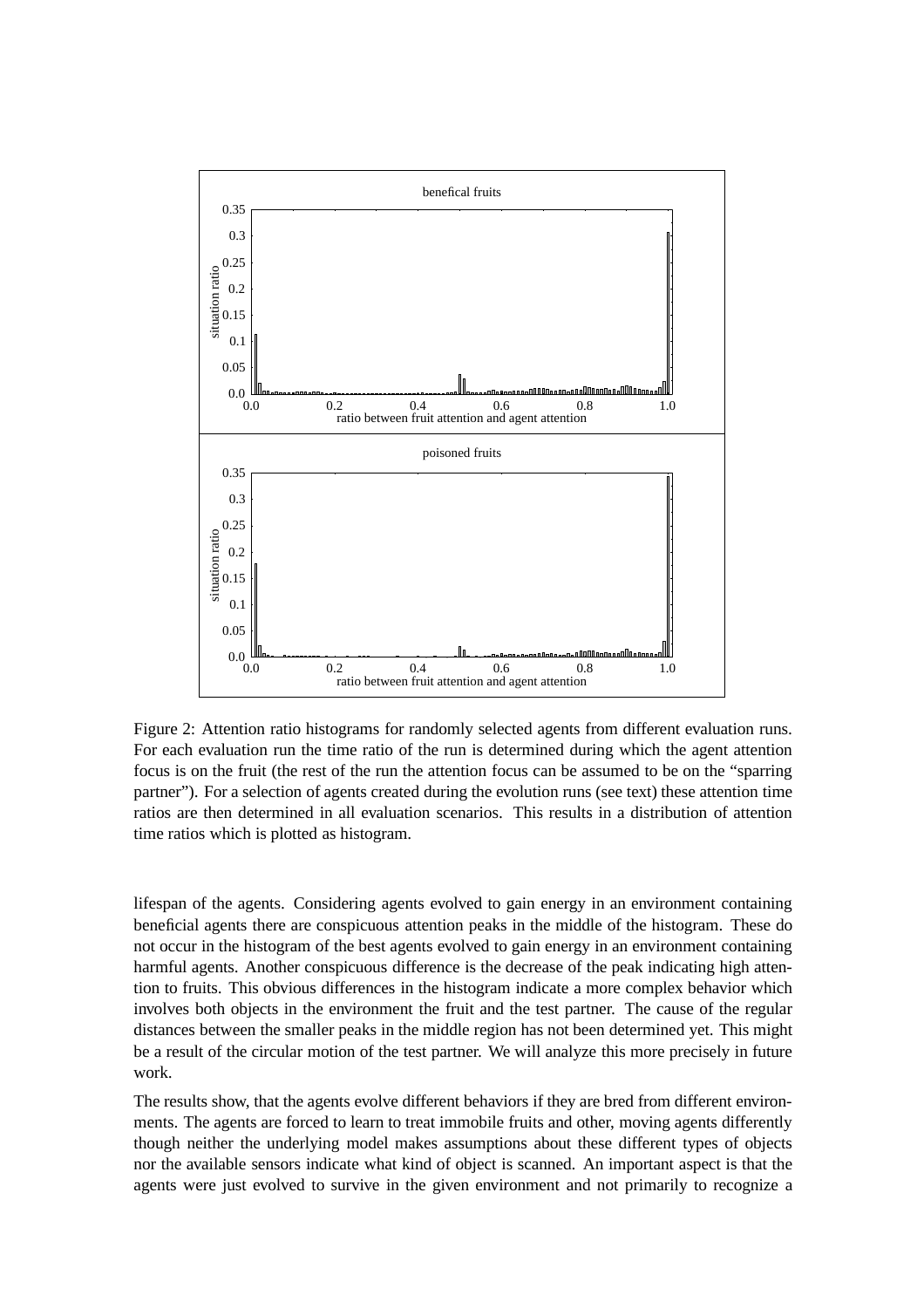

Figure 3: Attention probability histograms for best agents of two different run scenarios.

certain object type.

The findings demonstrate that agents develop the ability to interpret the sensors in a different way to acquire information relevant to survive. Hence meta-sensor evolution takes place as a byproduct of the adaptation process of the agents to their environment.

# **A The Extended Homeokinesis Model**

We extend the controller architecture introduced in (Der et al. 1999) to more dimensions and add an attention mechanism as well as other mechanisms to cover special problems of the given environment.

### **A.1 Sensors**

Let  $s_i^t =$  *x y*  $\overline{ }$  $i, i = 1, \ldots, n$  be the sensor values for the next *n* objects in the agent's environment. The sensor readings are processed for a single object only, the *focus of attention*. We use those that fit best the prediction by the world model. This set of sensor values is denoted  $s<sup>t</sup>$  in time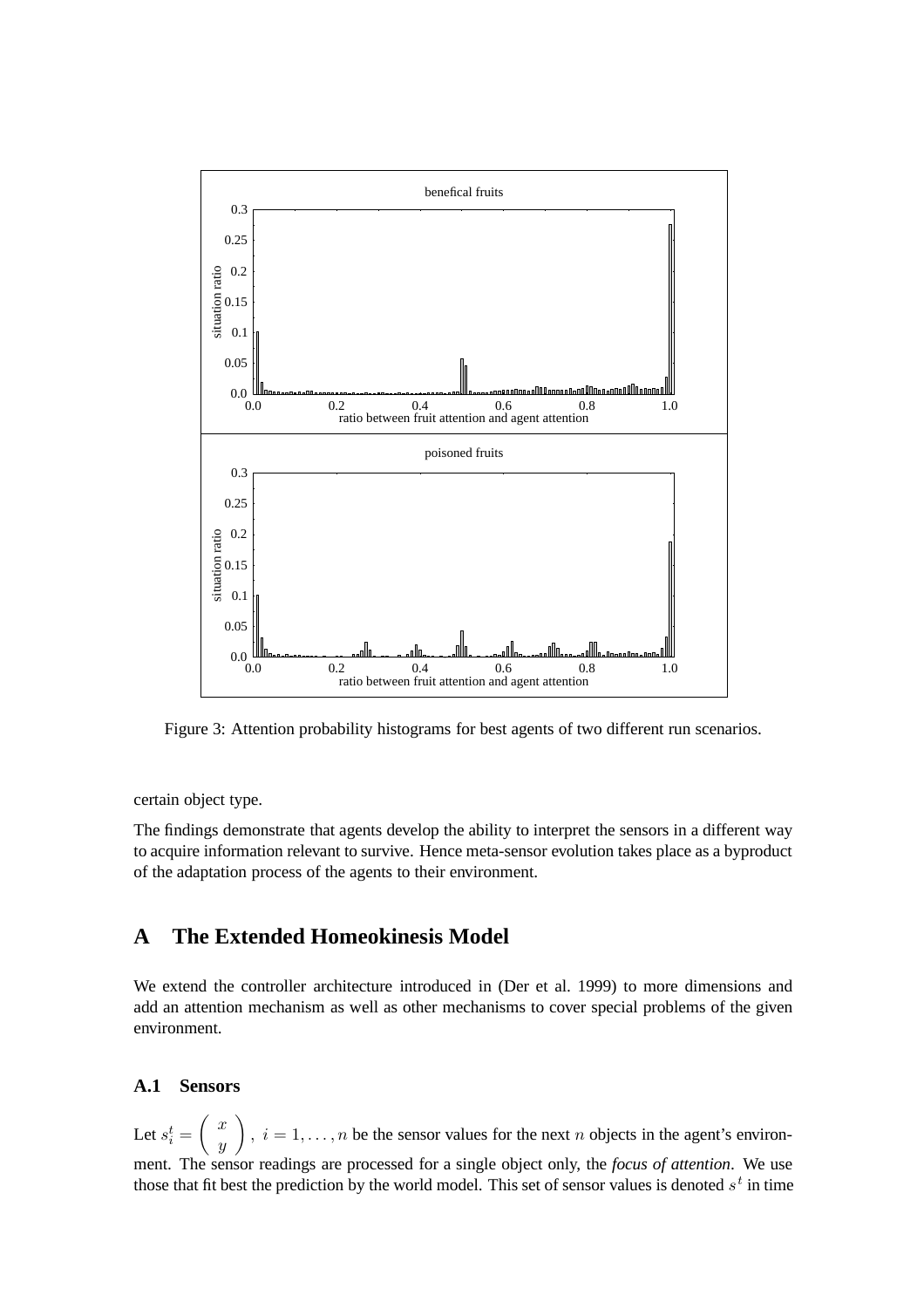step *t*. Let further  $x = s^{t-1} - s^{t-2}$  be the actual change of the sensor values in the previous time step and  $x_i^t = s_i^t - s^{t-1}$  be the actual change of the sensor values in the current time step for a given object *i*. Set  $x^p = Wx$  to be the predicted change for the current time step according to the *world model* (weight matrix) W. We choose  $D = x_i^t - x^p$  and get  $E = D^T D = ||x_i^t - x^p||^2$  as the prediction error by the world model for time step *t*. The homeokinetic principle now attempts not only to predict the future sensor input as accurately as possible, but also to choose actions which make the future sensor input as predictable as possible. This corresponds to choosing not only the prediction mapping *W* but also the control mapping *C* (see below) to minimize *E*.

In our model, we furthermore compare this prediction error to the expected error. Let  $\overline{E}$  =  $\frac{\sum_{i=1}^{S} E^{t-i}}{S}$  be the expected error for the current time step. *S* denotes the number of time steps in the agent's memory. For  $\overline{E} > \frac{E}{T}$  $\frac{E}{T}$  (*T* the maximum rate between actual and expected prediction error) learning takes place neither for the world model nor for the controller. This mechanism reduces discontinuities during sensor operation (see also Sec. 2.3). A parameter *n* controls the number of objects taken into account. Both *n* and *T* are entries of the agent genome.

#### **A.2 Actuators**

Agents have two motors, one on each side of an agent's orientation axis. Let  $c^t = \begin{pmatrix} m_l \\ m_l \end{pmatrix}$ *m<sup>r</sup>*  $\overline{ }$ be the control vector of the current time step, which is computed by  $c^t = \hat{c} + \gamma \varphi^t$ .  $\hat{c}$  is given  $\mathbf{b}y\hat{c} = Cs^t$  where *C* is the (linear) control mapping and  $\varphi^t$  a periodic perturbation function added to the controller output to probe the characteristics of the environment, scaled by *γ*.

#### **A.3 World model**

The world model predicts the change  $x^p$  of the sensor values for the next time step. As mentioned above, we use the linear mapping *W* for prediction according to  $Wx = x^p$ . The weights are adjusted by gradient descent. As above, with  $D = x - x^p$  we want to minimize the prediction error  $E = D<sup>T</sup> D$ . The corresponding gradient descent rule

$$
W^{t+1} = W^t + \alpha_W \left[ \frac{\partial E}{\partial w_{ij}} \right] \tag{1}
$$

leads us to  $W^{t+1} = W^t + \alpha_W \left[ \left( x_l^t - Wx \right) x^T \right]$  (with *l* the focus of attention) as the learning rule for the world model. The learning rate  $\alpha_W$  is an entry of the genome.

### **A.4 Control model**

The control model computes the best action for the next time step. The best action minimizes the prediction error. We use a linear feed-forward network for this task as well  $C(s) = Cs$  with *C* the weight matrix, and *s* the current sensor values. The weights are learned by gradient descent.

Because we want to minimize *E*,

$$
C^{t+1} = C^t + \alpha_C \left[ \frac{\partial E}{\partial c_{ij}} \right]
$$
 (2)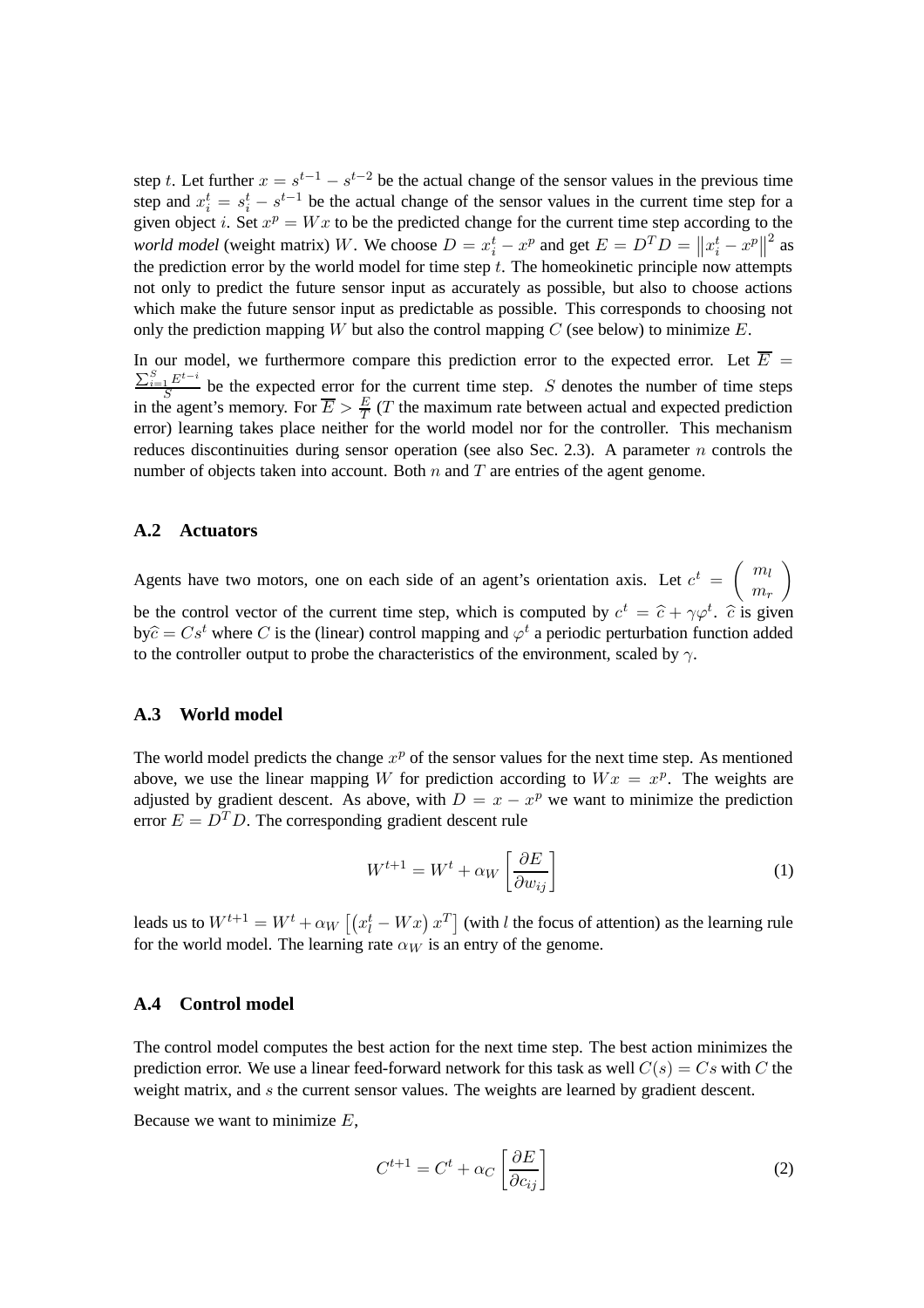is the corresponding gradient descent. In this case we cannot obtain the learning rule directly because the function to obtain the gradient of involves the environment. Therefore one takes a closer look at  $\frac{\partial E}{\partial c_{ij}}$ .

Decomposing this into

$$
\frac{\partial E}{\partial c_{ij}} = \frac{\partial}{\partial c_{ij}} (D^T D) = \left(\frac{\partial}{\partial c_{ij}} D^T\right) D + D^T \left(\frac{\partial}{\partial c_{ij}} D\right)
$$
(3)

we get

$$
\frac{\partial E}{\partial c_{ij}} = 2 \sum_{k} \left( D_k \frac{\partial}{\partial c_{ij}} D_k \right)
$$
 (4)

*∂ ∂cij D<sup>k</sup>* can be written as

$$
\frac{\partial}{\partial c_{ij}}D_k = x_k - [Wx]_k = G\left(s^{t-1}, C\left(s^{t-1}\right)\right)_k - s_k^t - [Wx]_k \tag{5}
$$

where  $s^{t-1}$  is the knowledge of the agent about the state i.e. sensor input of the environment in the previous time step and  $C(s^{t-1})$  its action based on that knowledge. By  $G$ , the global world function, we summarize all other external factors having influence on the state of the environment leading to  $s<sup>t</sup>$ , the knowledge of the agent about the current state of the environment. Now we can split up the derivative as follows

$$
\frac{\partial}{\partial c_{ij}}D_k = \frac{\partial}{\partial \hat{c}}D(x, \hat{c}, W)_k \bigg|_{\hat{c} = C(s)} \frac{\partial}{\partial c_{ij}}C(s)
$$
\n(6)

The latter part of the derivative can be given directly:

$$
\frac{\partial}{\partial c_{ij}} C\left(s\right) = s_j \hat{e}_i \tag{7}
$$

where  $\hat{e}_i$  is the *i*-th canonical unit vector  $(0, \ldots, \frac{1}{i}, \ldots, 0)$ . To obtain the first part we perturb  $\hat{c}$ by a function  $\varphi$  where  $\|\overline{\varphi}\| \approx 0$  and  $\lambda_{min} \left[\overline{\varphi \varphi^{T}}\right] \gg \|\overline{\varphi}\| \lambda_{min}$  is the smallest eigenvalue of the matrix  $\overline{\varphi \varphi^T}$  it corresponds to the selection of the scalar perturbation function in (Der et al. 1999). The choice (13) holds in the generic case this condition. Considering the Taylor series w.r.t.  $\varphi$ 

$$
D(x,\hat{c}+\gamma\varphi,W)_k = D(x,\hat{c},W)_k + \frac{\partial}{\partial \hat{c}}D(x,\hat{c},W)_k \gamma\varphi + o(\gamma\varphi)
$$
(8)

we get

$$
D(x,\hat{c}+\gamma\varphi,W)_k\,\varphi^T = D(x,\hat{c},W)_k\,\varphi^T + \frac{\partial}{\partial\hat{c}}D(x,\hat{c},W)_k\,\gamma\varphi\varphi^T + o(\gamma\varphi)\varphi^T \qquad (9)
$$

Averaging over time

$$
D(x,\hat{c}+\gamma\varphi,W)_k\,\varphi^T = \underbrace{\overline{D(x,\hat{c},W)_k\,\varphi^T}}_{\approx 0} + \frac{\partial}{\partial \hat{c}}D(x,\hat{c},W)_k\,\overline{\gamma\varphi\varphi^T} + o(\overline{\gamma\varphi\varphi^T}) \tag{10}
$$